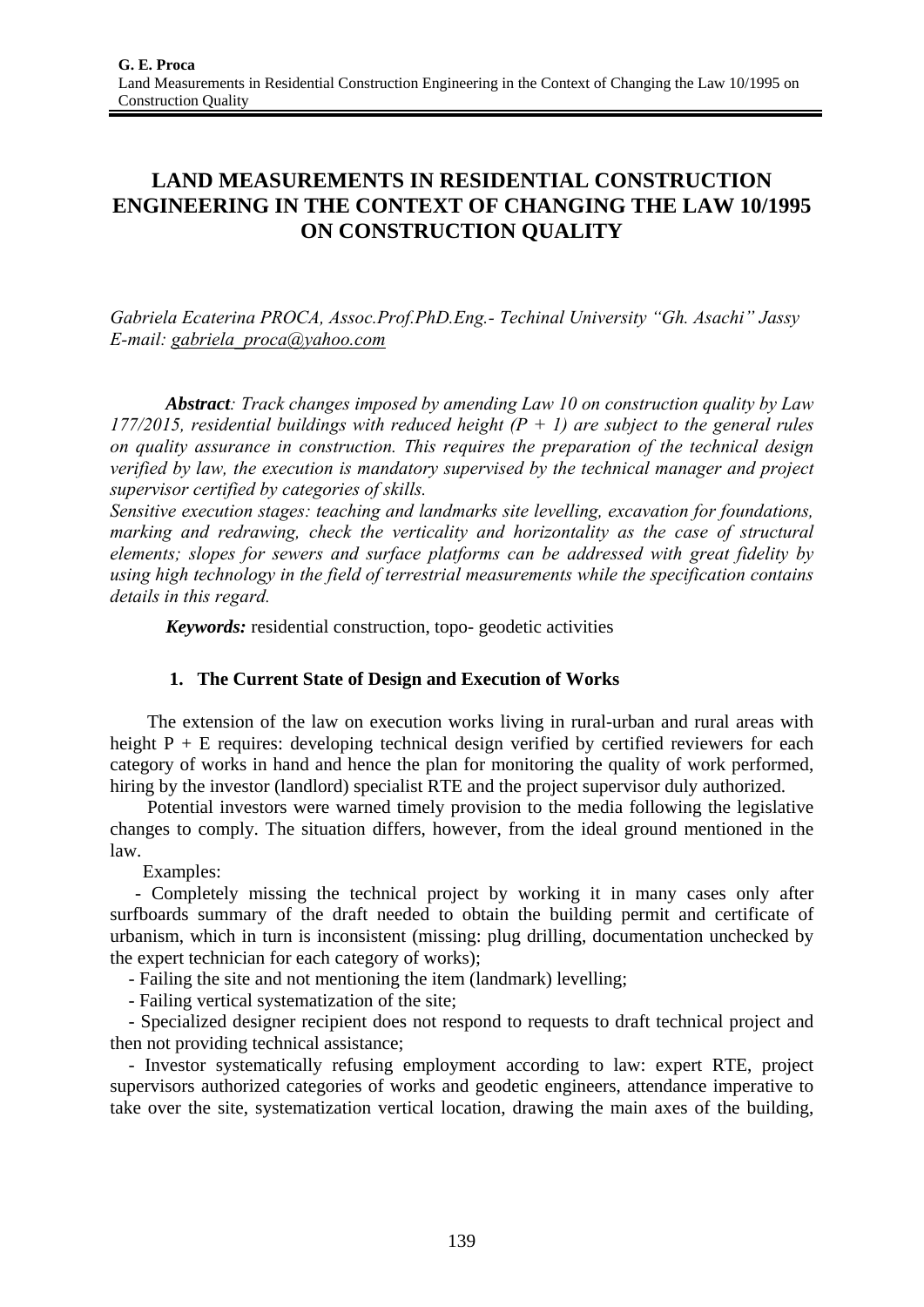subsequent verification of allowances and how execution of works and preparation of the Minutes default for works that are hidden.

#### **2. Upgrading Works on Construction of the Existing Building Stock**

If modernization works (including stacking the) construction of the existing building stock, technical project is developed only after completion of technical expertise; execution of works being supervised by specialists authorized by law.

Technical expertise is performed in the following situations:

 - The intention to change the intended beneficiary of the whole or of rooms, with implications for the payload,

- Change default functionality and abolishing the need for structural interior walls,

- Stacking the intention,

 - Observation of defects in service of the supporting structure caused by a faulty execution, uneven terrain subsidence of the foundation, the unfavourable effects of previous seismic actions.

 Uneven terrain subsidence of foundation and structural damage caused by repeated seismic actions or other natural disasters on structural elements of a building to be modernized, as the case may require follow topo-geodetic conducted using specific methods. The results give useful information on decision authorized expert intervention on the building analysed: demolition / partial demolition or where appropriate, strengthen and modernize valuable construction.

### **3. Conditions and Quality Checks on Individual Construction within the Competence of the Surveyor Engineer**

The main terms of quality and checks provided norm for quality and reception of construction works and installations, indicative C56-85 are:

a. Vertical works for systematization of the site

- Levelling deviations: accidental bumps furnished 0.05 of the quota ;

b.Pipelines

 - Deviations from tilting slopes for unlined canals : 0.05 versus absolute inclination provided in the project;

 c. Allowable tolerances and errors in drawing horizontal construction lengths (STAS 9824/1-75) are shown in Table 1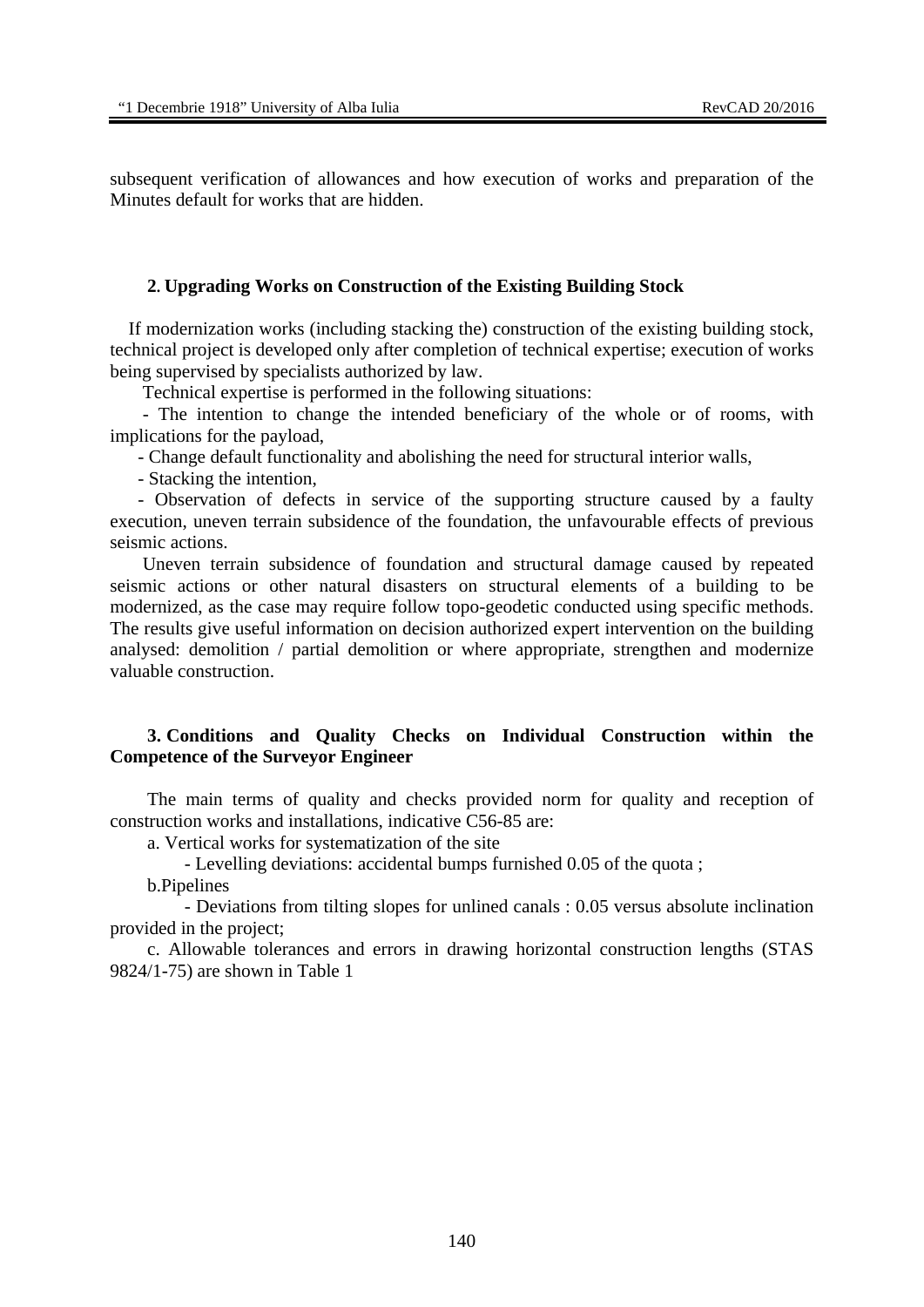| . . |  |
|-----|--|
|     |  |

| Lenghts $ m $                          | ~~<br>ت | م - | 100 | 150 | 200 | າະດ<br>25 U |
|----------------------------------------|---------|-----|-----|-----|-----|-------------|
| Tolerances for rectangular coordinates |         |     |     |     | –   |             |

Tolerances for angles  $\pm 1^0$ 

Tolerance admitted to plotting landmark share  $\pm 0.00$  is  $\pm 1$ cm

d . Direct foundations

Deviations of accuracy level site and share

- Horizontal position foundations axes 10 mm ;

- Vertical position share level 10 mm ;

e.Form-works made for different types of structural concrete elements

 - Limit inclination from the horizontal edges and surfaces : 2% / m ; for floors, the whole surface of the floor 1% ;

 f.Structures in confined masonry walls and reinforced concrete frames requires redrawing every level,

 The accuracy achieved in a program tracing the field of construction is a decisive factor to fulfil quality requirements mentioned above. Mapping refers to materialize the projected construction field and also points to ways and means of marking. Imposing instrument envisages provisions on required accuracy and plotting expressly stated in the specifications accompanying technical project.

 From modern measuring devices (total station) and related methods to the traditional technique (ruler, square, level site, plumb) is found in practical terms a decrease of measurement accuracy and thus an accuracy much lower than the standard.

 Additionally, the construction of the structure frameworks, lack of plottings methods of engineering that involves: there is a support network, a network tracing, verification positioning foundations, tracing and verifying axes pillars and beams, verifying the formwork, leading to possible cumulation errors and thus to a lower level of quality of the overall quality of work performed.

#### **4. Conclusions**

 Recent amendments to Law 10 on quality construction creates an institutional framework for cooperation extended to works carried surveyor - builder, namely consolidation, modernization of buildings reduced height destined for residential construction across Romania .

 As a result , the building will comprise technical book with the technical documentation and records reception quality made according to plan and takeover processes for specific works that are hidden topographical and engineering activities that will certify the final product quality.